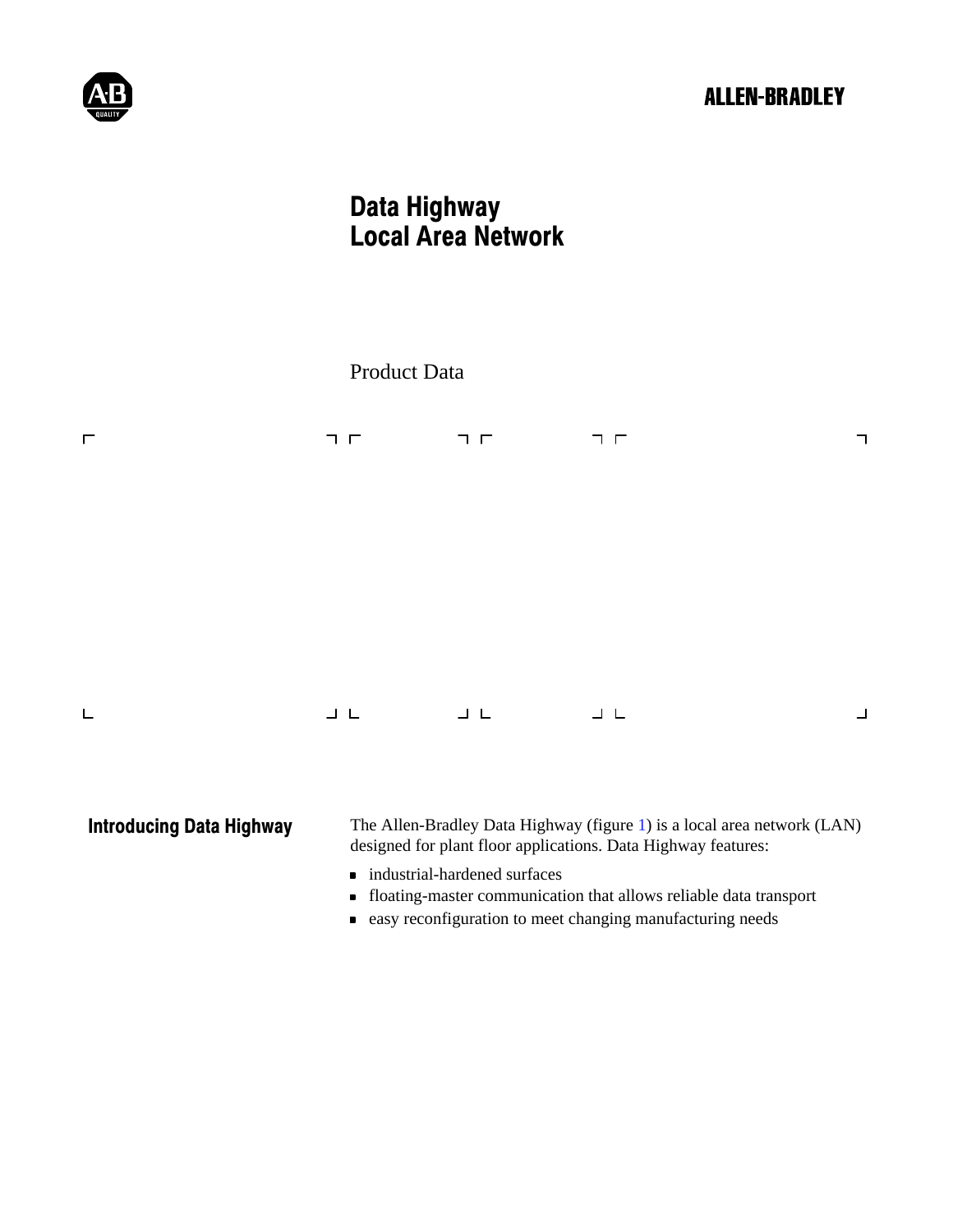Figure 1 A Typical Data Highway Configuration

<span id="page-1-0"></span>

Data Highway allows you to communicate with a variety of devices, including:

- programmable controllers  $\blacksquare$
- $\blacksquare$ computers
- $\text{RS-}232\text{-C}$ / RS-422 devices
- **Fisher Instrumentation systems**
- color graphics systems

Data Highway works with various devices and software packages. You can use Data Highway alone or combine it with Data Highway Plus as part of a plant-wide Computer Integrated Manufacturing (CIM) facility. This document is designed to help you determine how a Data Highway network can work to your greatest advantage. Inside, you will find information on: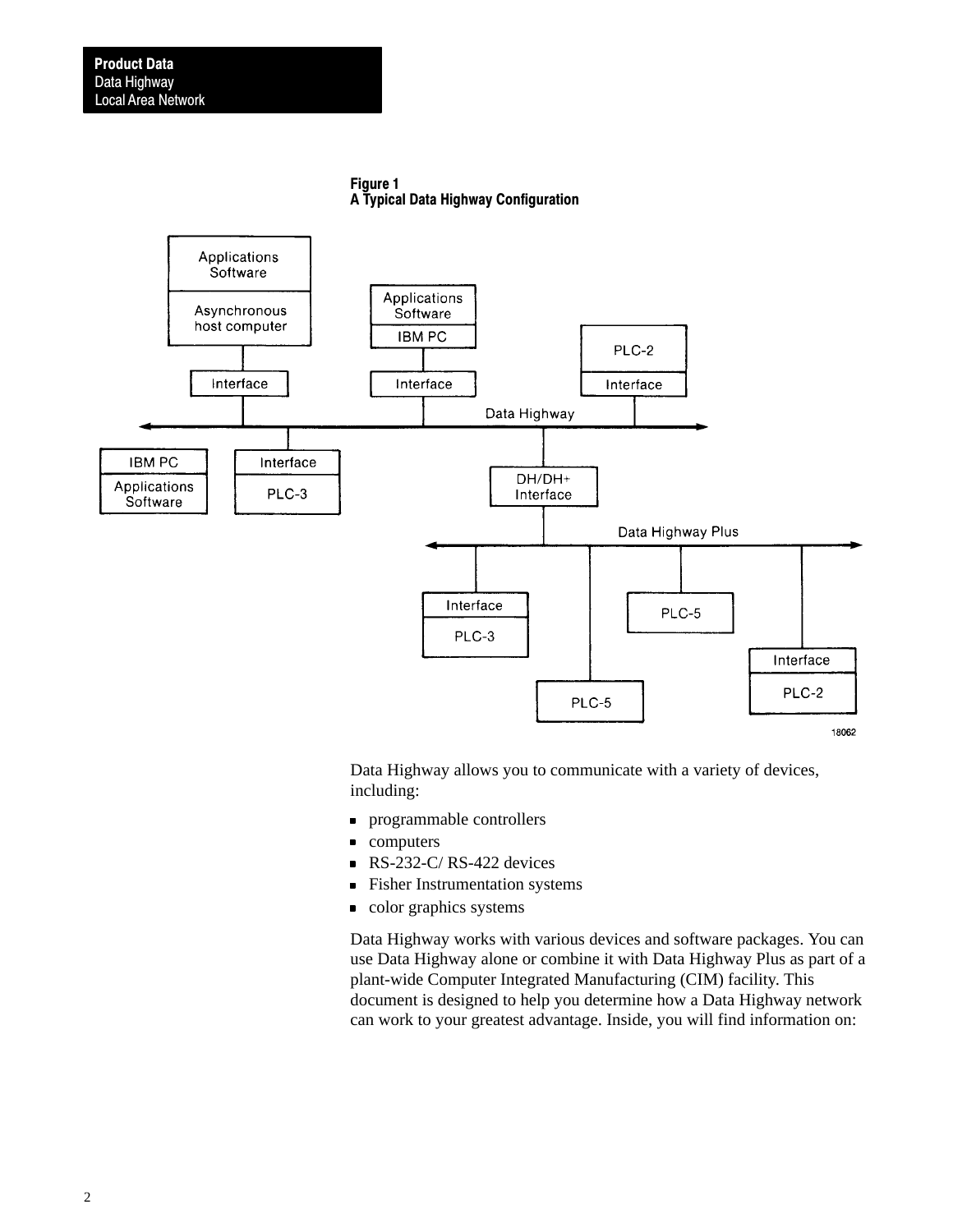| Section:                                                                                                                                                                                    | Page:                                           |
|---------------------------------------------------------------------------------------------------------------------------------------------------------------------------------------------|-------------------------------------------------|
| Data Highway Cabling:<br><b>Trunkline and Droplines</b><br><b>Station Connectors</b>                                                                                                        | 3<br>4<br>4                                     |
| <b>Using Hardware Interfaces to Connect:</b><br>RS-232-C and RS-422-A Devices<br>PLC-®2 Family Programmable Controllers<br>PLC-3 Family Programmable Controllers<br>Fisher Controls PROVOX® | 6<br>$\begin{array}{c} 7 \\ 8 \\ 9 \end{array}$ |
| <b>Connecting Data Highway to:</b><br>Data Highway Plus<br><b>Broadband Networks</b>                                                                                                        | 11<br>12                                        |
| Data Highway Software:<br>6001-NET Communication Software<br>6001-F3E Diagnostic Software                                                                                                   | 14<br>14<br>15                                  |
| <b>Ordering Information</b>                                                                                                                                                                 | 15                                              |
| <b>Where to Read More</b>                                                                                                                                                                   | 17                                              |
| <b>Specifications</b>                                                                                                                                                                       | 17-20                                           |

# Data Highway Cabling

Cabling provides the physical means of transporting data between **nodes.** A node is the point where a device connects to a network. On your Data Highway network, a node is a hardware interface.

Your Data Highway cabling system (figure [2](#page-3-0)) consists of the following parts:

- a trunkline
- **droplines**
- station connectors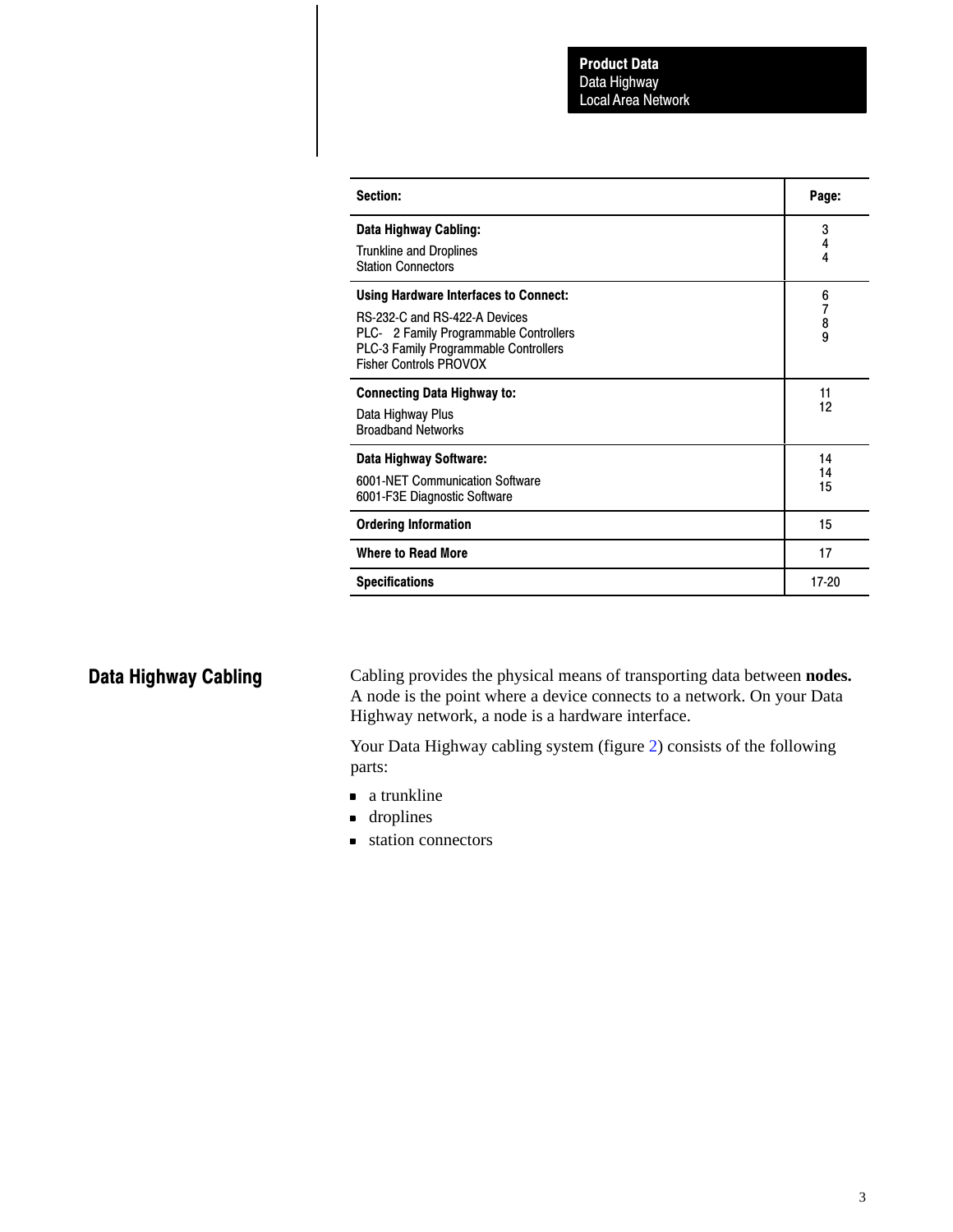Figure 2 Components of a Data Highway Cable System

<span id="page-3-0"></span>

### Trunkline and Droplines Trunkline and Droplines

The **trunkline** is the main channel of communication and is manufactured from twinaxial cable. The maximum length of a trunkline on Data Highway is 10,000 feet.

**Droplines** connect each node to the trunkline and are made of the same cable as the trunkline. Each dropline can be up to 100 feet long.

When planning your cable system, be sure to:

- $\bullet$  isolate the cable from high amounts of electrical voltage and noise
- avoid tension by providing some slack in the cable

For more information on Data Highway cabling, refer to the *Data Highway Cable Assembly and Installation Manual* (publication 1770-6.2.1).

#### Station Connectors

**Station Connectors** connect droplines to the trunkline. Station connectors include a 150-ohm resistor you install on the terminating stations (located at each end of the trunkline) to maintain proper impedance on the network.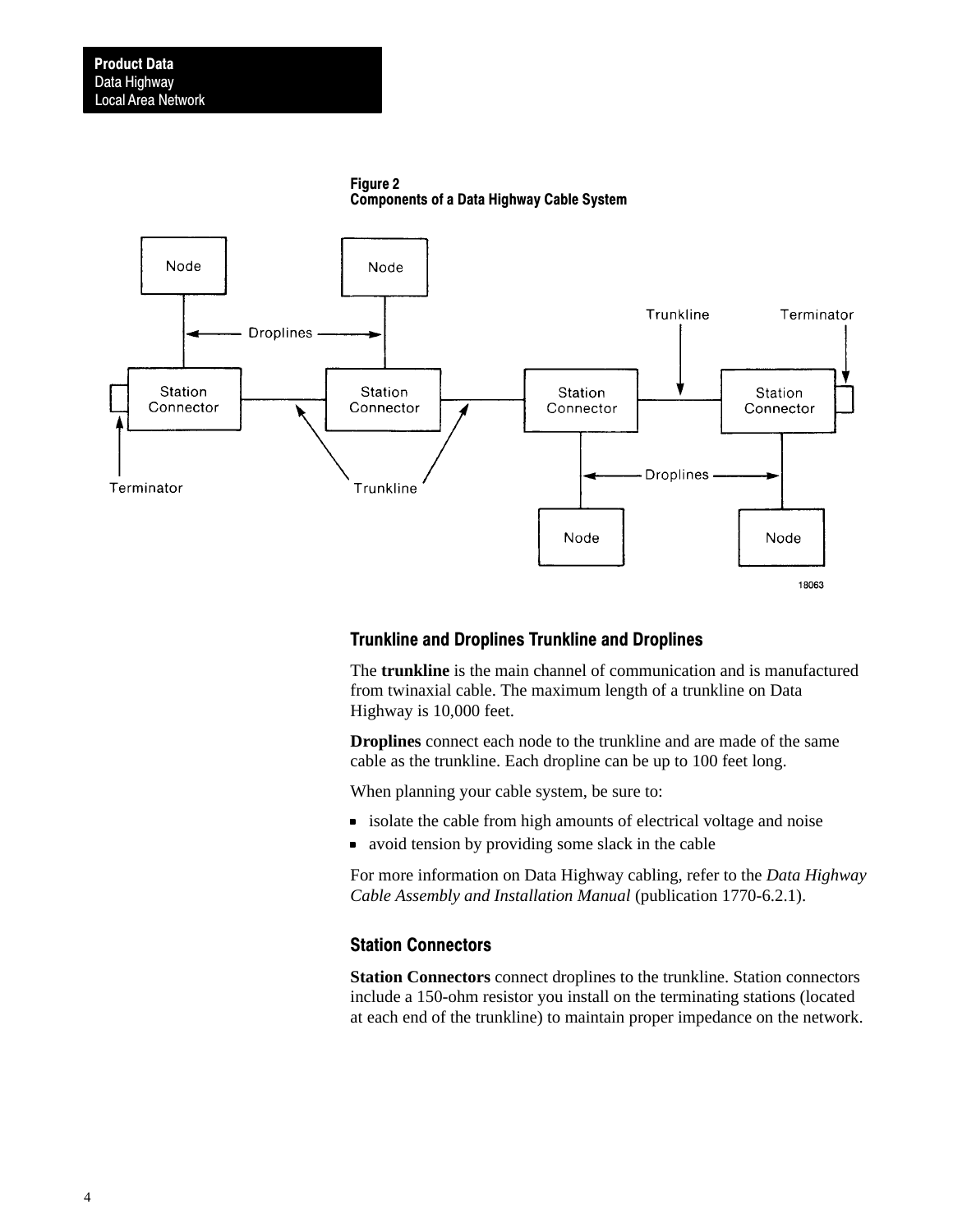# Using Interfaces to Connect Devices to Data Highway

Devices send and receive data over your Data Highway network through hardware interfaces. The devices you can connect to your Data Highway network and their corresponding hardware interfaces are listed below.

| <b>To Connect This Device:</b>              | Use This Interface:                                                                                                            |
|---------------------------------------------|--------------------------------------------------------------------------------------------------------------------------------|
| Desktop RS-232-C/RS-422-A Device            | 1770-KF2 Data Highway/Data Highway Plus<br>Asynchronous Interface Module                                                       |
| Industrial RS-232-C Device                  | 1771-KE, -KF Communication Controller<br>Module                                                                                |
| <b>PLC-2 Family Programmable Controller</b> | 1771-KA2 Communication Adapter Module                                                                                          |
| PLC-3 Family Programmable Controller        | 1771-KA PLC-3 Communication Adapter<br>Module<br>1775-SR, -SR5 PLC-3 Family I/O Scanner<br><b>Communication Adapter Module</b> |
| <b>Fisher PROVOX</b>                        | 1771-KX1 PROVOX System Interface Module                                                                                        |

You connect these interfaces to droplines on your cable system (figure 3).



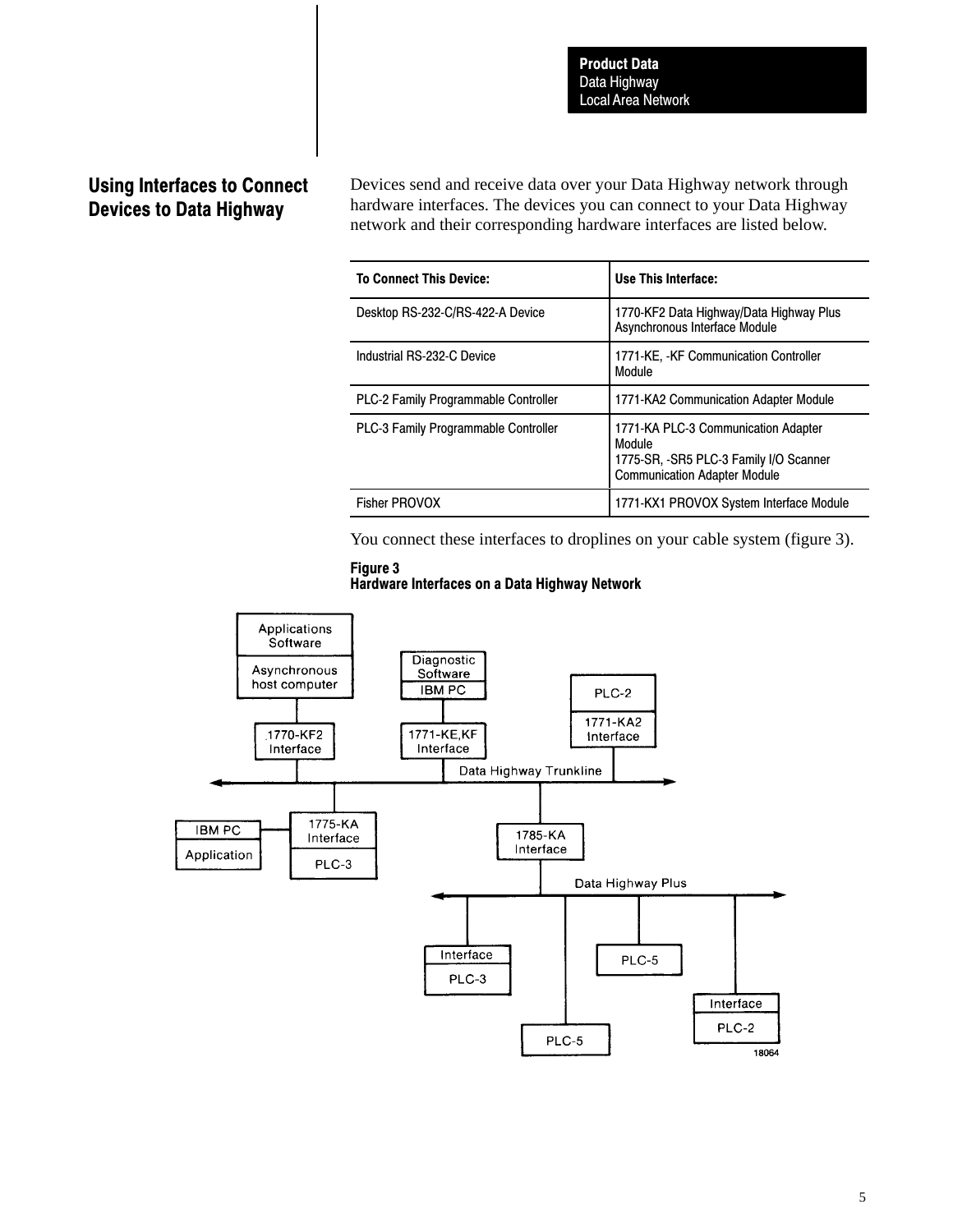The following sections discuss the hardware interfaces you use to connect various devices to your Data Highway network.

### The 1770-KF2 Asynchronous Interface Module

The 1770-KF2 desktop RS-232-C/RS-422-A device interface allows an intelligent asynchronous device (such as a computer or graphics system) to communicate over:

- a Data Highway network
- a Data Highway Plus network

To find out about the Data Highway Plus network, refer to the *Data Highway Plus Local Area Network Product Data* (publication 1785-2.6).

The 1770-KF2 interface is designed to operate in a control room environment (figure 4).

#### Figure 4 A Host Computer and 1770-KF2 Interface in a Data Highway **Configuration**



Specifications for the 1770-KF2 are listed on page 18.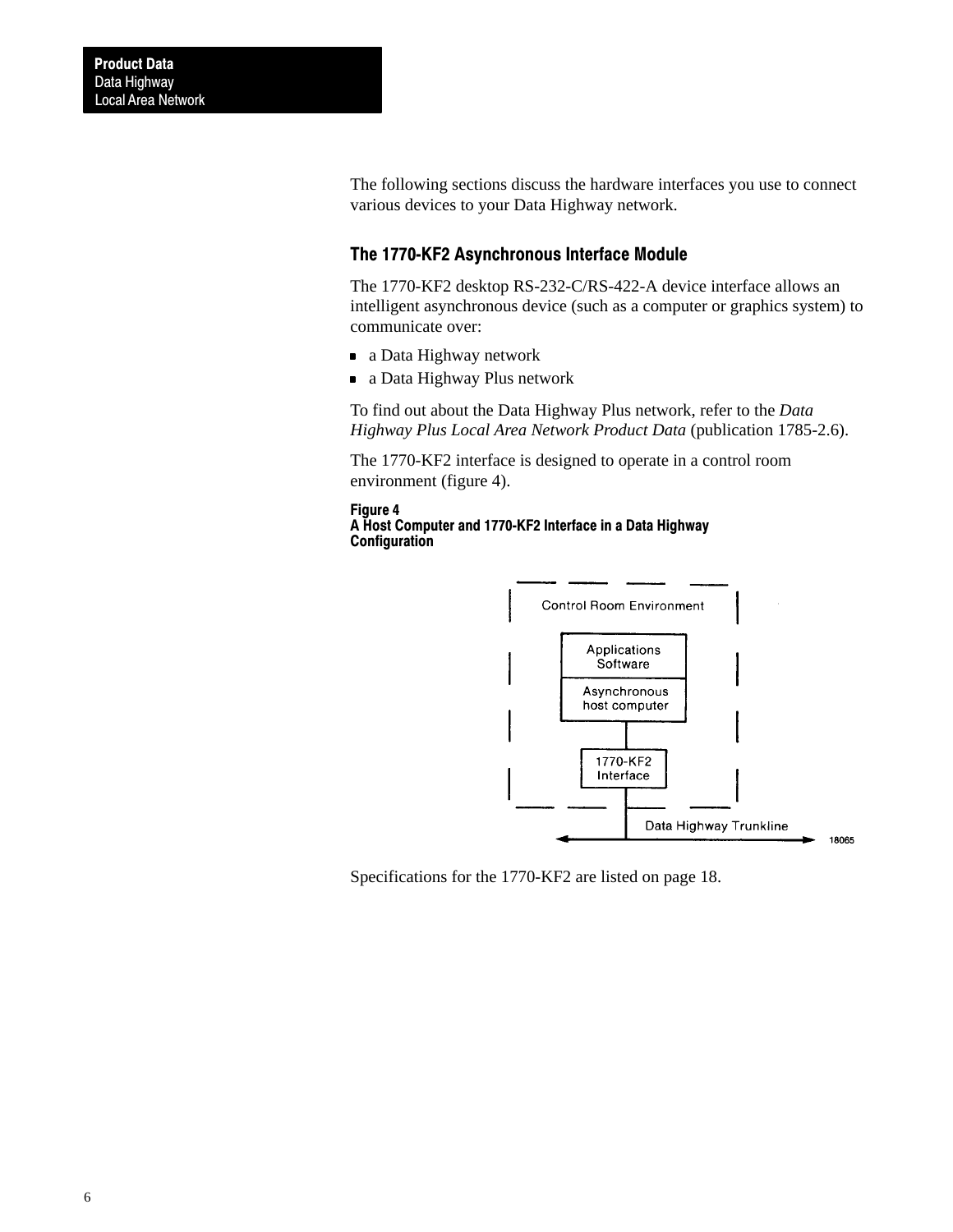## The 1771-KE, -KF Communication Controller Module

The 1771-KE, -KF interface allows an RS-232-C device, such as a personal computer or graphics display, to communicate over your Data Highway network (figure 5).

#### Figure 5 A Graphics Display with 1771-KE Interface in a Data Highway **Configuration**



The 1771 industrial RS-232-C-device interface is available in two versions:

| Cat. No. | <b>Module Type</b>                                      |
|----------|---------------------------------------------------------|
| 1771-KE  | mounts in a slot of 1771 I/O chassis                    |
| 1771-KF  | stand-alone mounting (requires additional power source) |

Specifications for the 1771-KE, -KF are listed on page 19.

### The 1771-KA Communication Adapter Module

You can connect any PLC-2 family programmable controller to your Data Highway network using the 1771 -KA2 interface (figure [6](#page-7-0)). This interface mounts in the chassis of an Allen-Bradley Bulletin 1771 I/O chassis.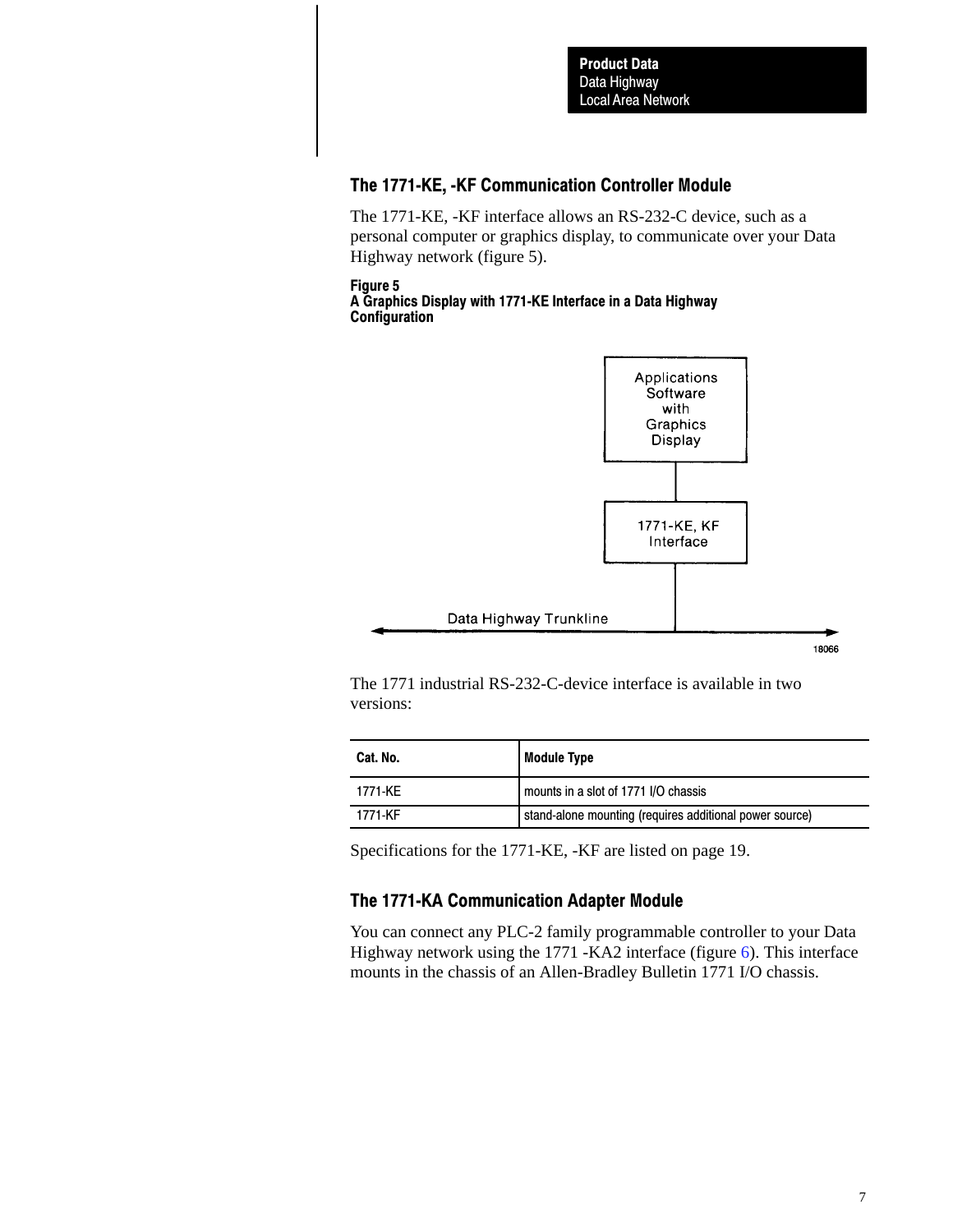#### <span id="page-7-0"></span>Figure 6 A PLC2 Family Interface in a Data Highway Configuration





Specifications for the 1771-KA2 are listed on page 18.

### The 1775-KA, -S5, -SR5 PLC-3 Family Communication Adapter Module

You connect a PLC-3 to your Data Highway using a 1775-KA, -S5, or -SR5 interface. It fits into a main chassis or expander chassis, and allows you to interface a PLC-3 family programmable controller with your Data Highway network. Choose the interface that corresponds to your device and needs:

| <b>Interface Catalog No.:</b> | <b>Compatible Devices:</b> | <b>Peripheral Communication Channels:</b>           |
|-------------------------------|----------------------------|-----------------------------------------------------|
| 1775-KA                       | PLC-3<br>PLC-3/10          | communicates with a programmable<br>RS-232-C device |
| 1775-S5                       | PLC-3                      | 3 I/O channels containing                           |
| 1775-SR5                      | PLC-3/10                   | as many as 4,096 I/O 1                              |

<sup>1</sup>A 4th I/O channel is available when the interface is not connected to your Data Highway network. Refer to I/O Scanner Communication Adapter Module Product Data (publication 1775-2.24).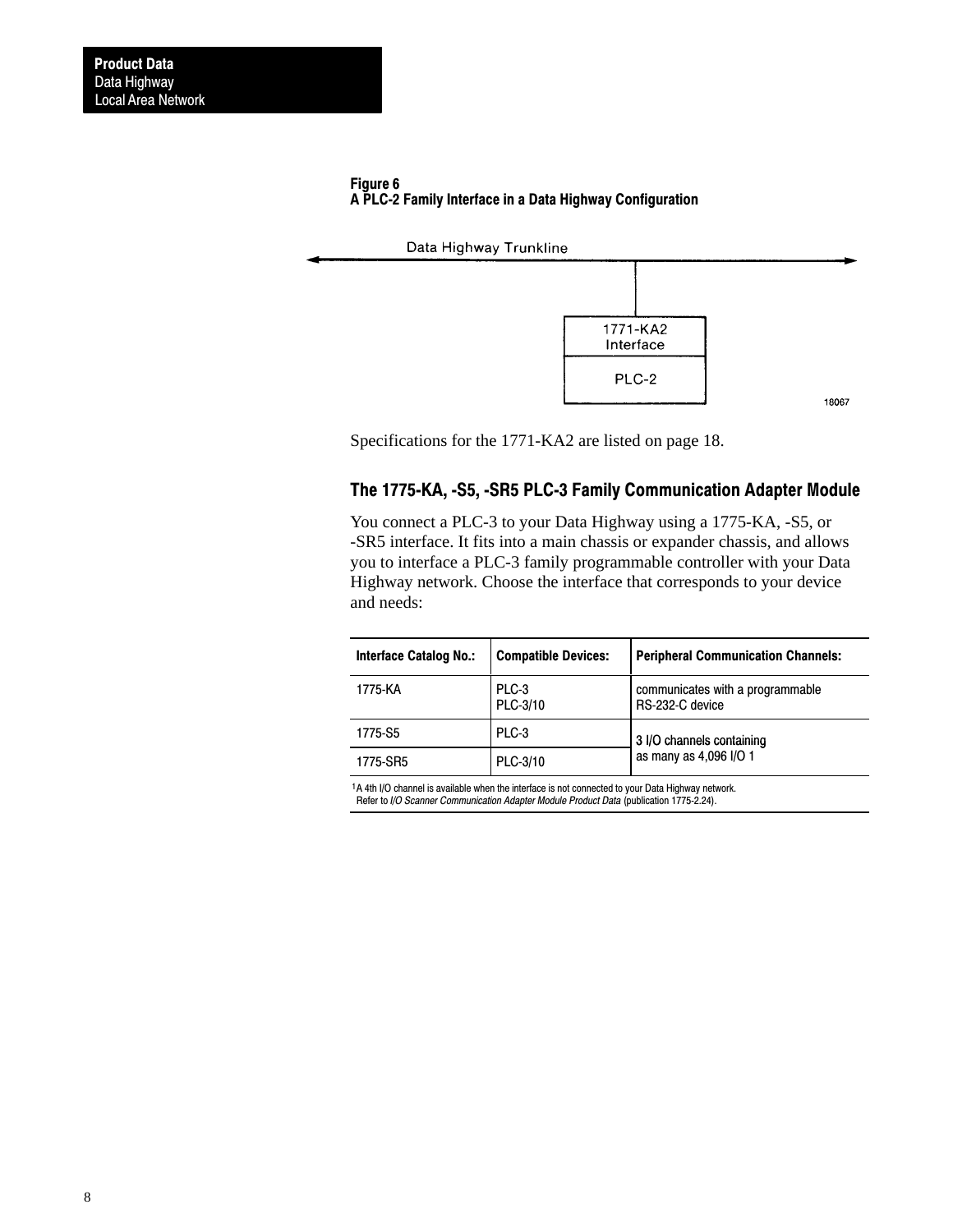The 1775-KA PLC-3 family interface can communicate with a computer or other programmable RS-232-C device while connected to your Data Highway network (figure 7).

#### Figure 7 A PLC3 Connected to a Computer in a Data Highway Configuration



To find out more about the 1775-S5, -SR5 PLC-3 family interface, refer to the *I/O Scanner Communication Adapter Module Product Data* (publication 1775-2.24).

Specifications for the 1775-KA, -S5, -SR5 are listed on page 20.

# The 1771-KX1 PROVOX System Interface Module

The Allen-Bradley 1771-KX1 interface lets you connect Fisher Controls' PROVOX system to your Data Highway network.

The KX1 allows communication with up to 8 workstations on Data Highway (figure [8\)](#page-9-0). It enables the PROVOX system to access certain memory locations within the PC stations.

The KX1 is a directional gateway. It allows the PROVOX system to send command messages to nodes on Data Highway, but Data Highway nodes cannot send commands to the PROVOX.



**CAUTION:** Do not program any PC-to-PC communication on the Data Highway. Such communications can cause timeouts and loss of data on the KX1-to-PROVOX link.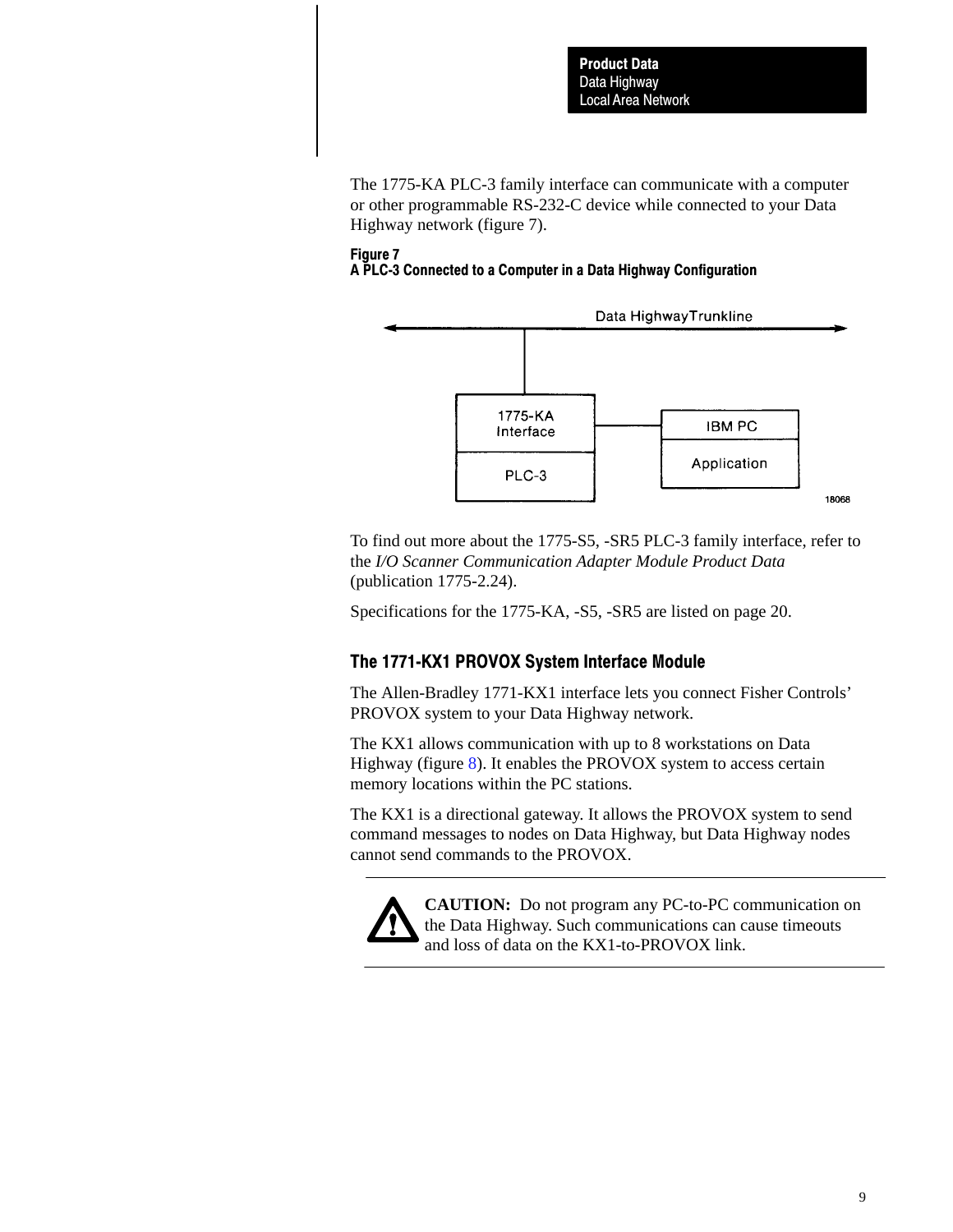

<span id="page-9-0"></span>

Specifications for the 1771-KX1 are listed on page 20.

# Connecting Data Highway to Other Networks

The networks you can connect to Data Highway and their corresponding hardware interfaces are listed below.

| <b>To Connect Data Highway to:</b> | Use This Interface:                        |
|------------------------------------|--------------------------------------------|
| Data Highway Plus                  | 1785-KA Communication Adapter Module       |
| <b>Broadband Cable Trunkline</b>   | 1771-KRF Broadband Communication Interface |

The following sections discuss the hardware interfaces listed above.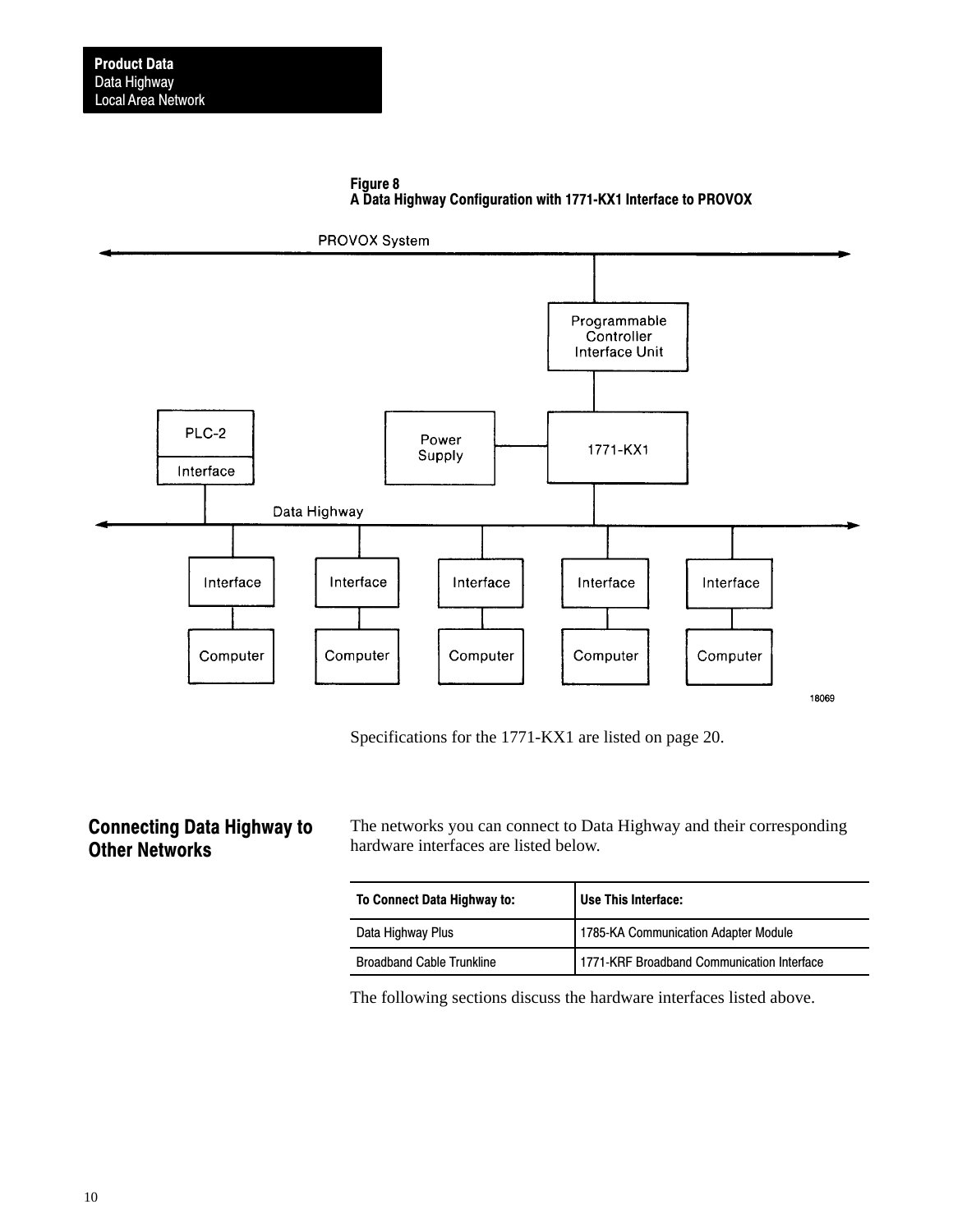### The 1785-KA Communication Adapter Module

You can connect your Data Highway to Data Highway Plus using the 1785-KA interface. You can also use a Data Highway network to interconnect several Data Highway Plus subnetworks (figure 9). This enables you to communicate with PLC-5 family programmable controllers.

To find out about the Data Highway Plus network and what it can do for you, refer to the *Data Highway Plus Local Area Network Overview* (publication 1785-2.6).

#### Figure 9 A Data Highway/Data Highway Plus Network Configuration



**Important:** Data Highway nodes can access Allen-Bradley PLCs on Data Highway Plus (through the 1785-KA); they **cannot** access a **computer** on Data Highway Plus. Likewise, a PLC on Data Highway Plus can access nodes on Data Highway and remote Data Highway Plus networks.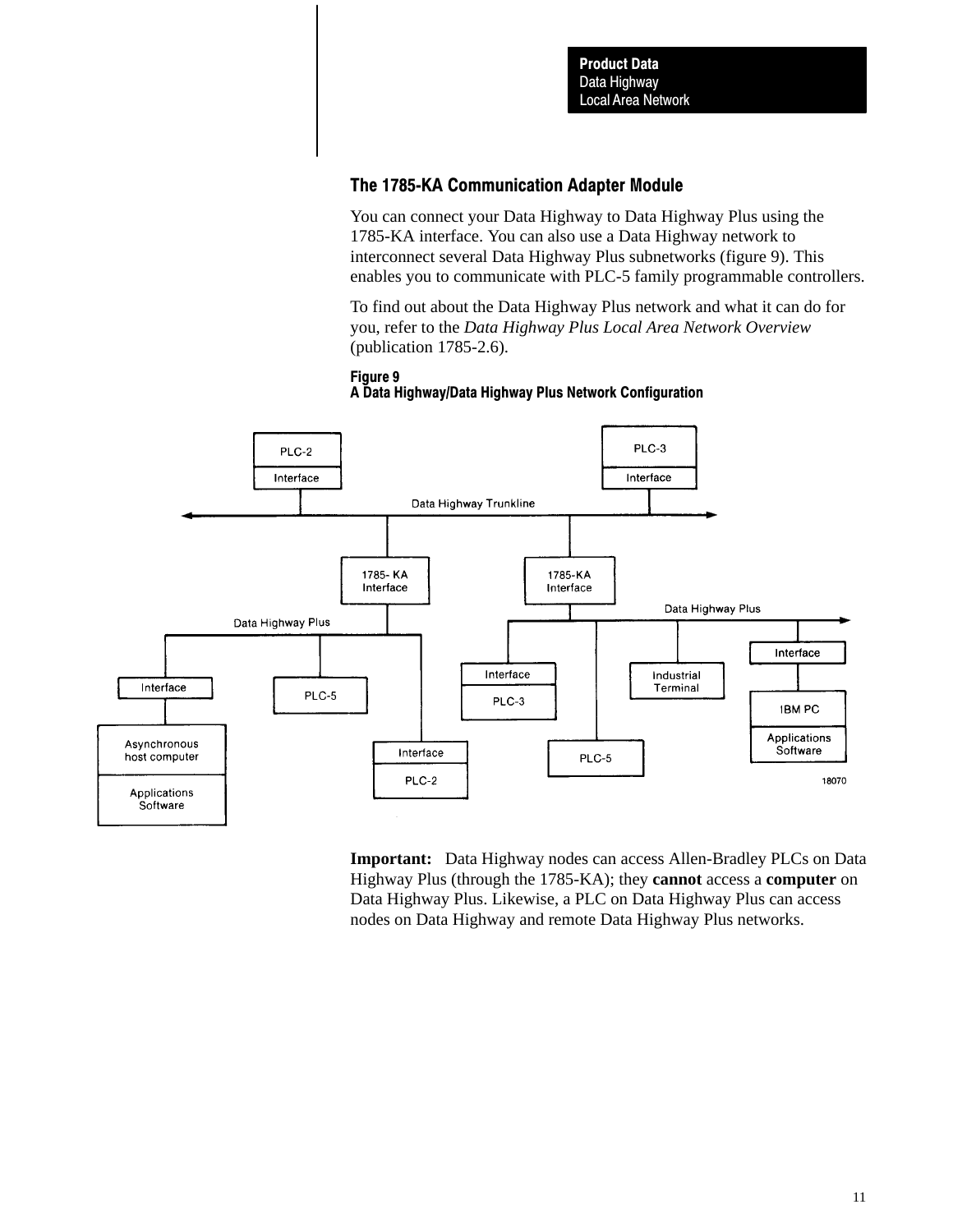A computer connected to Data Highway Plus can access nodes on the local Data Highway Plus network. It **cannot** access **nodes** on the Data Highway or on a remote Data Highway Plus.

Specifications for the 1785-KA are listed on page 20.

### The 1771-KRF Broadband Communication Interface

You can connect your Data Highway stations to a broadband cable network using the Allen-Bradley 1771 -KRF interface module (figure 10).

#### Figure 10





The 1771 -KRF, which you install in an I/O rack, receives input signals from a Data Highway module and transmits them on a broadband cable. This lets you transmit the Data Highway protocol directly over the broadband, creating a Data Highway link on a broadband cable instead of on the standard twinaxial baseband cable.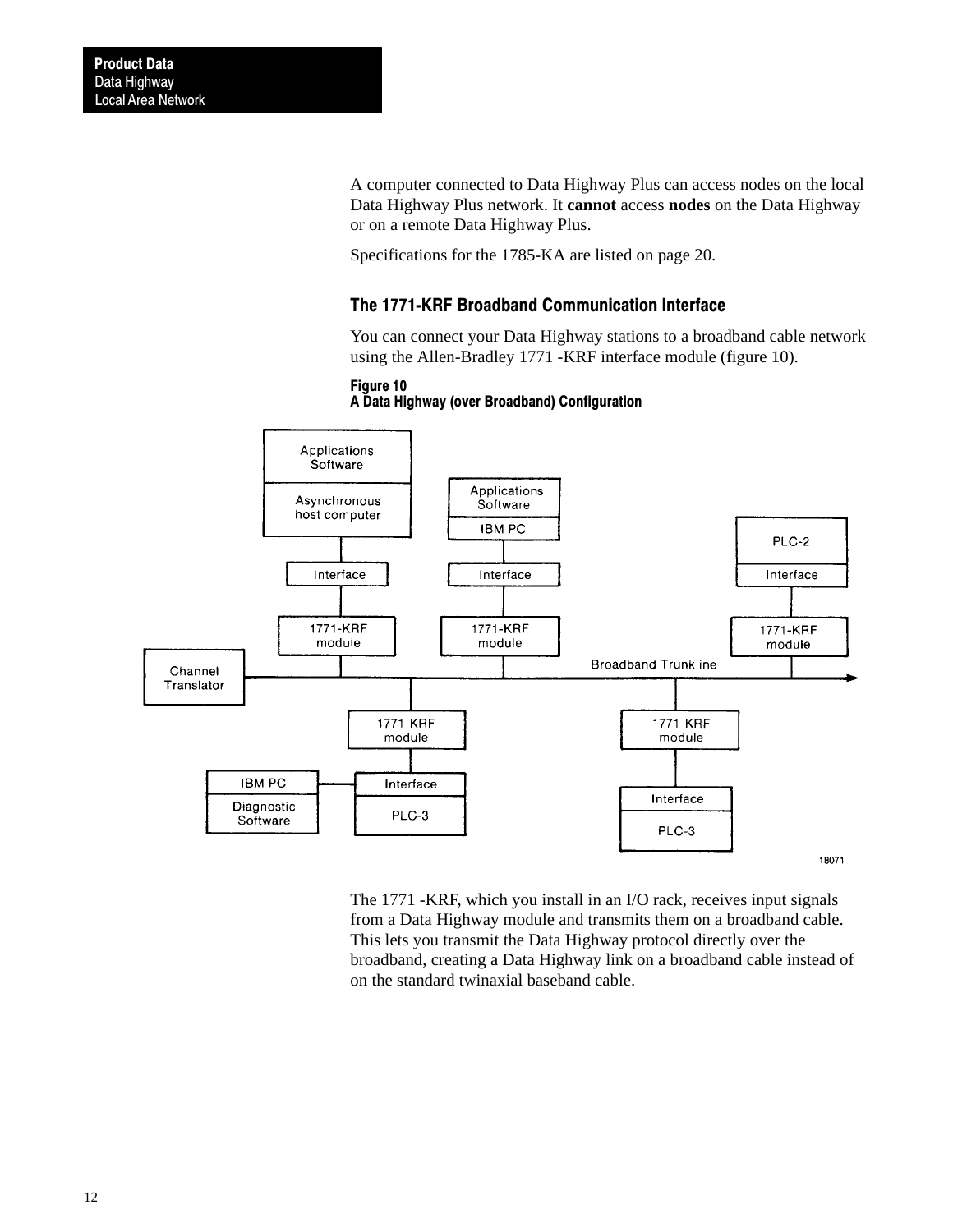You can use the 1771-KRF in conjunction with the 1785-KA to connect a Data Highway Plus baseband network to a broadband Data Highway network. You can also connect baseband Data Highway Plus subnetworks to a broadband Data Highway trunkline (figure 11).





**Important:** If you connect individual Data Highway stations to a broad-band cable network, you must have one KRF module for each station.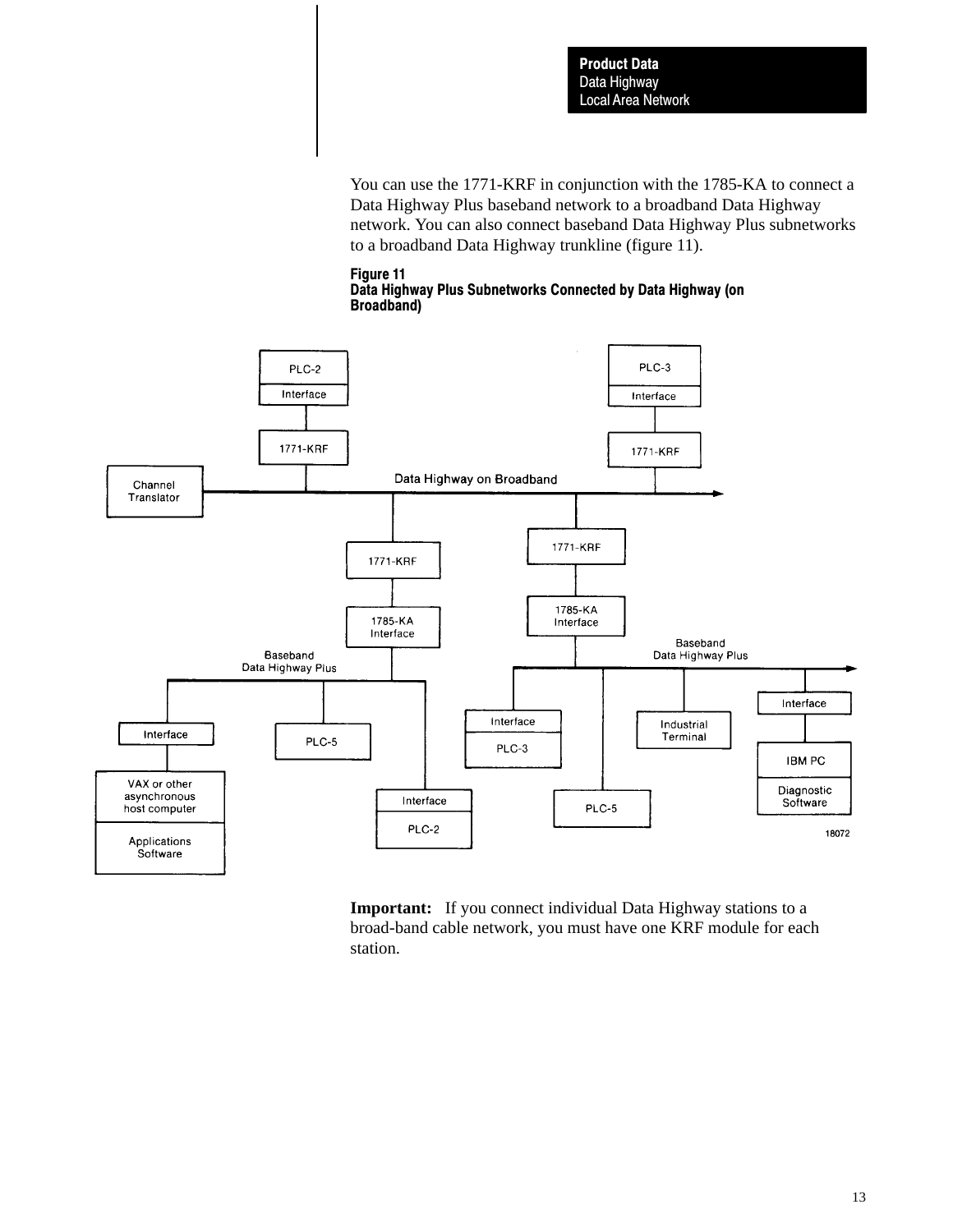The KRF is frequency agile over 18 sub-channel pairs. This allows up to 18 Data Highway links to operate on a single broadband cable system. To implement any Data Highway-broadband cable connection:

- you must have an Allen-Bradley 6600 Channel Translator at the head-end of the broadband cable system
- you must verify that the KRF has been tested with the Data Highway module you intend to connect. Refer to the 1771-KRF User's Manual (publication 1771-6.5.59) for a list of qualified modules.

Specifications for the 1771-KRF are listed on page 19.

### Data Highway Software

This section describes the following Data Highway software packages:

- 6001-NET communication software
- 6001-F3E diagnostic software

For more information on ordering Data Highway software, refer to the following publications:

- *Data Highway, Data Highway II, and Data Highway Plus Network Software Product Data* (publication 6006-2.3)
- *Data Highway Diagnostic Software Product Data* (publication 6001-2.3)

#### 6001-NET Communication Software

The 6001-NET software enables an application program running on your TM TM computer to communicate on a Data Highway network.

The 6001-NET software has the following features:

- a Data Highway/ DF1 packet generator you call from your application programs
- a control processor capable of handling multiple applications
- a network database that allows you to configure your network independent of your applications
- a sample FORTRAN application you can use as a programming example and to test your network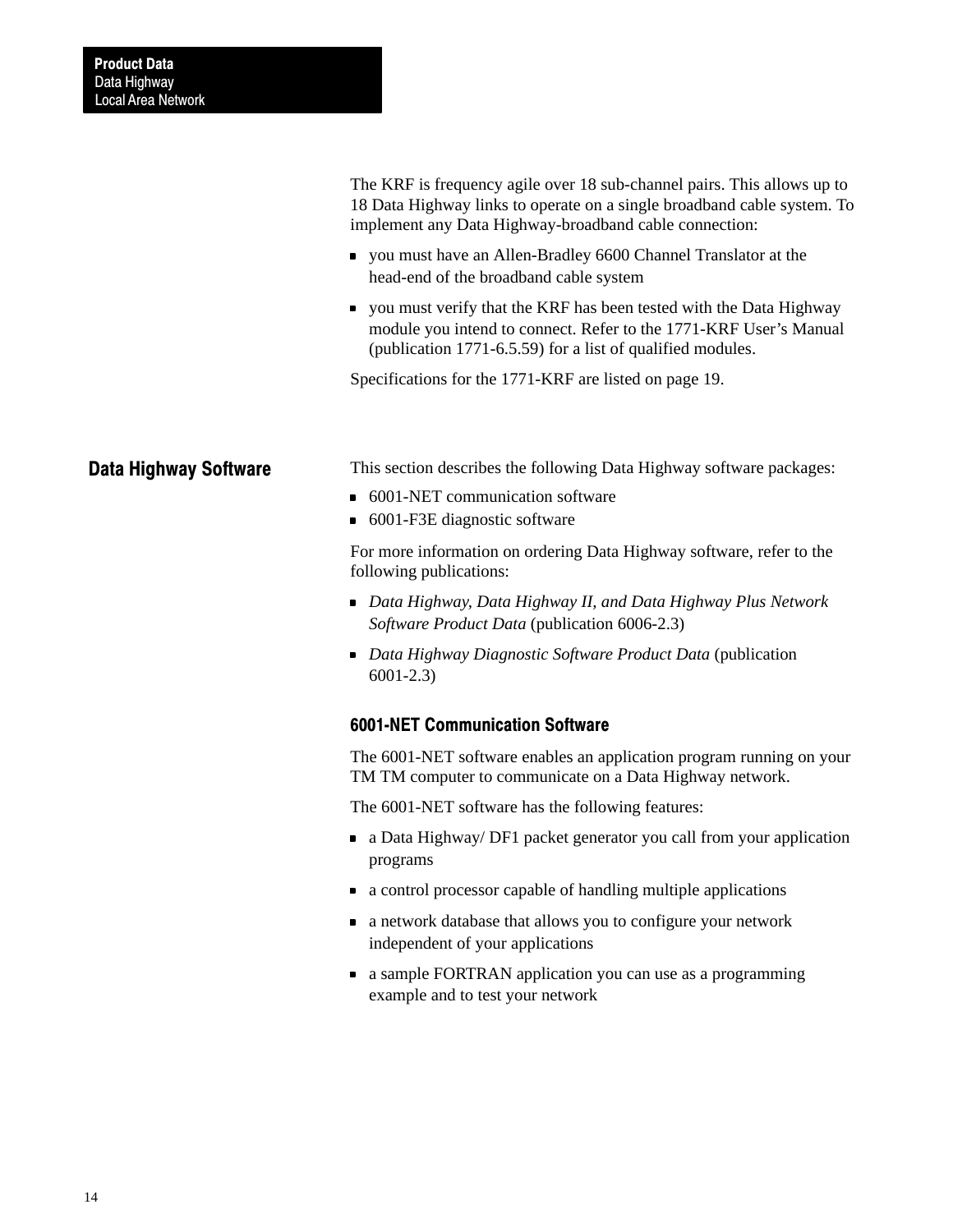### 6001-F3E Diagnostic Software

You install the 6001-F3E diagnostic software on your IBM<sup>TM</sup> PC/  $XT^{TM}$ , PC/ ATTM, or compatible personal computer. The 6001-F3E software uses high-resolution color graphs and tables to:

- **give you an overview of the characteristics of each node on your Data** Highway network
- display the diagnostic counters for any node on your network to help you spot potential problems
- **plot the distribution of response times for variable and fixed-size** messages so you can determine the range of message sizes that will optimize your network's performance

## Data Highway Ordering

This section contains information on ordering the following components for your Data Highway network:

- cabling system
- hardware interfaces

### Cabling System

When constructing a Data Highway cabling system, you need to order a station connector (cat. no. 1770-SC) for each node on your network. In addition, you will need twinaxial cable for both the trunkline and the dropline. If you order your cable from a source other than Allen-Bradley, it must be Belden cable part number 9463.

**Important:** Any cable other than those recommended by Allen-Bradley will result in unreliable performance on your Data Highway network.

For more information on the cabling system, refer to the *Data Highway Cable Assembly and Installation Manual* (publication 1770-6.2.1).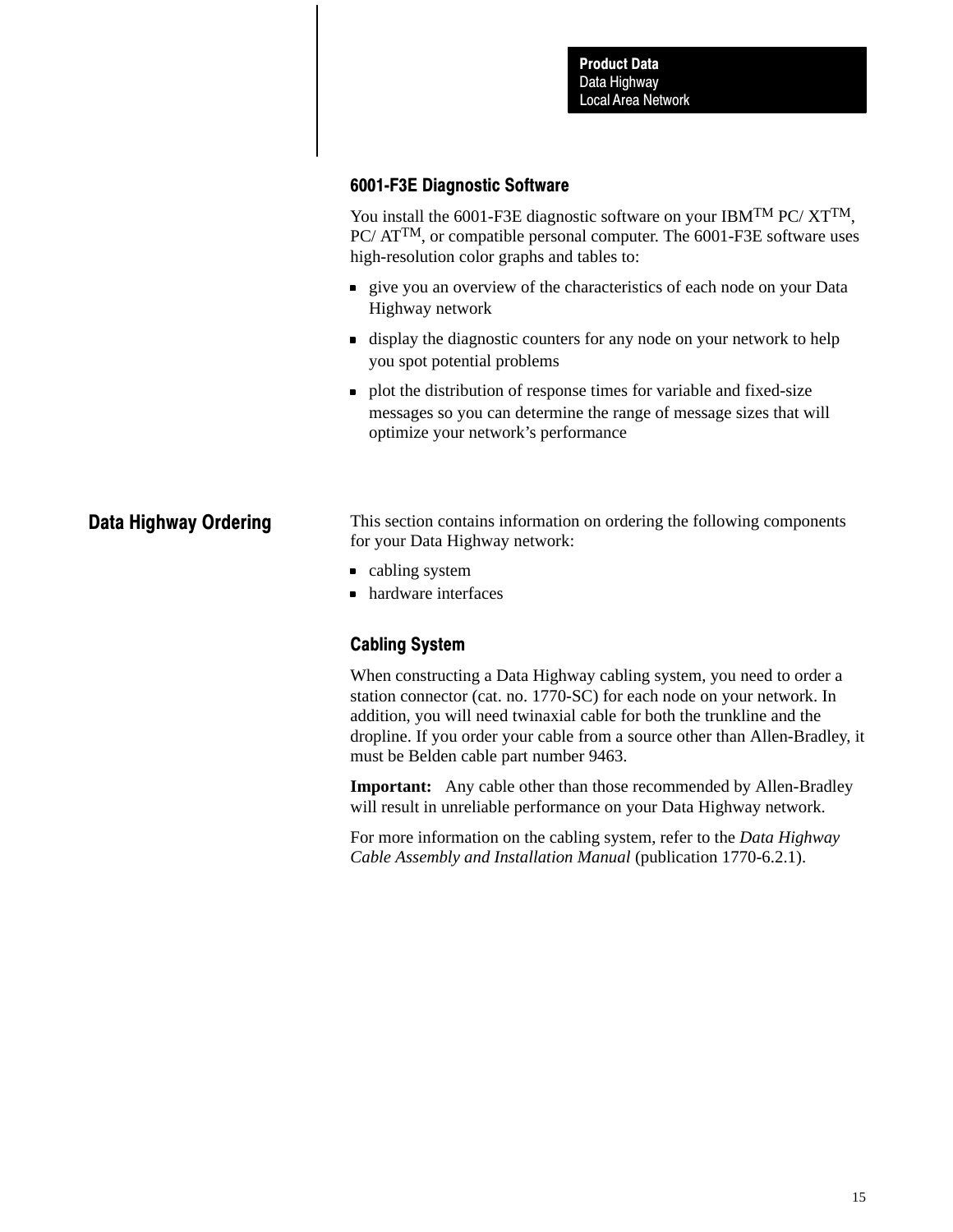### Hardware Interfaces

The following table describes each interface and the catalog number you should use to order it.

| Interface for:                             | <b>Description:</b>                                                                                                                                                                                                                                               | <b>Catalog No.:</b>     |
|--------------------------------------------|-------------------------------------------------------------------------------------------------------------------------------------------------------------------------------------------------------------------------------------------------------------------|-------------------------|
| Desktop RS-232-C/<br>RS-422-A Device       | allows an RS-232-C/RS-422-A compatible device<br>to communicate over Data Highway                                                                                                                                                                                 | 1770-KF2                |
|                                            | designed tor a control room environment                                                                                                                                                                                                                           |                         |
| RS-232-C Device                            | allows an RS-232-C-device to communicate over<br>Data Highway<br>Options:<br>1771-KF is stand-alone<br>Ξ<br>1771-KE requires a slot in a 1771 I/O chassis                                                                                                         | 1771-KE,-KF             |
| PLC-2 Family<br>Programmable<br>Controller | allows your PLC-2 family programmable controller<br>to communicate over Data Highway                                                                                                                                                                              | 1771-KA2                |
|                                            | requires a slot in a 1771 I/O chassis                                                                                                                                                                                                                             |                         |
| PLC-3 Family<br>Programmable<br>Controller | allows your PLC-3 family programmable controller<br>to communicate over Data Highway<br>Options:<br>= 1775-KA allows you to directly connect a<br>computer to your PLC-3<br>■ 1775-S5 -SR5 includes a 3-channel I/O scanner<br>requires a slot in a PLC-3 chassis | 1775-KA.<br>$-S5, -SRS$ |
| <b>Fisher Controls</b><br>PROVOX System    | allows a Fisher Controls PROVOX system to<br>communicate with PCs on your Data Highway<br>stand-alone                                                                                                                                                             | 1771-KX1                |
| Data Highway/<br>Data Highway Plus         | allows you to connect a Data Highway Plus<br>network to your Data Highway network<br>requires a slot in a 1771 I/O chassis                                                                                                                                        | 1785-KA                 |
| Data Highway<br><b>Broadband network</b>   | allows you to connect Data Highway stations<br>to a broadband Data Highway trunkline                                                                                                                                                                              | 1771-KRF                |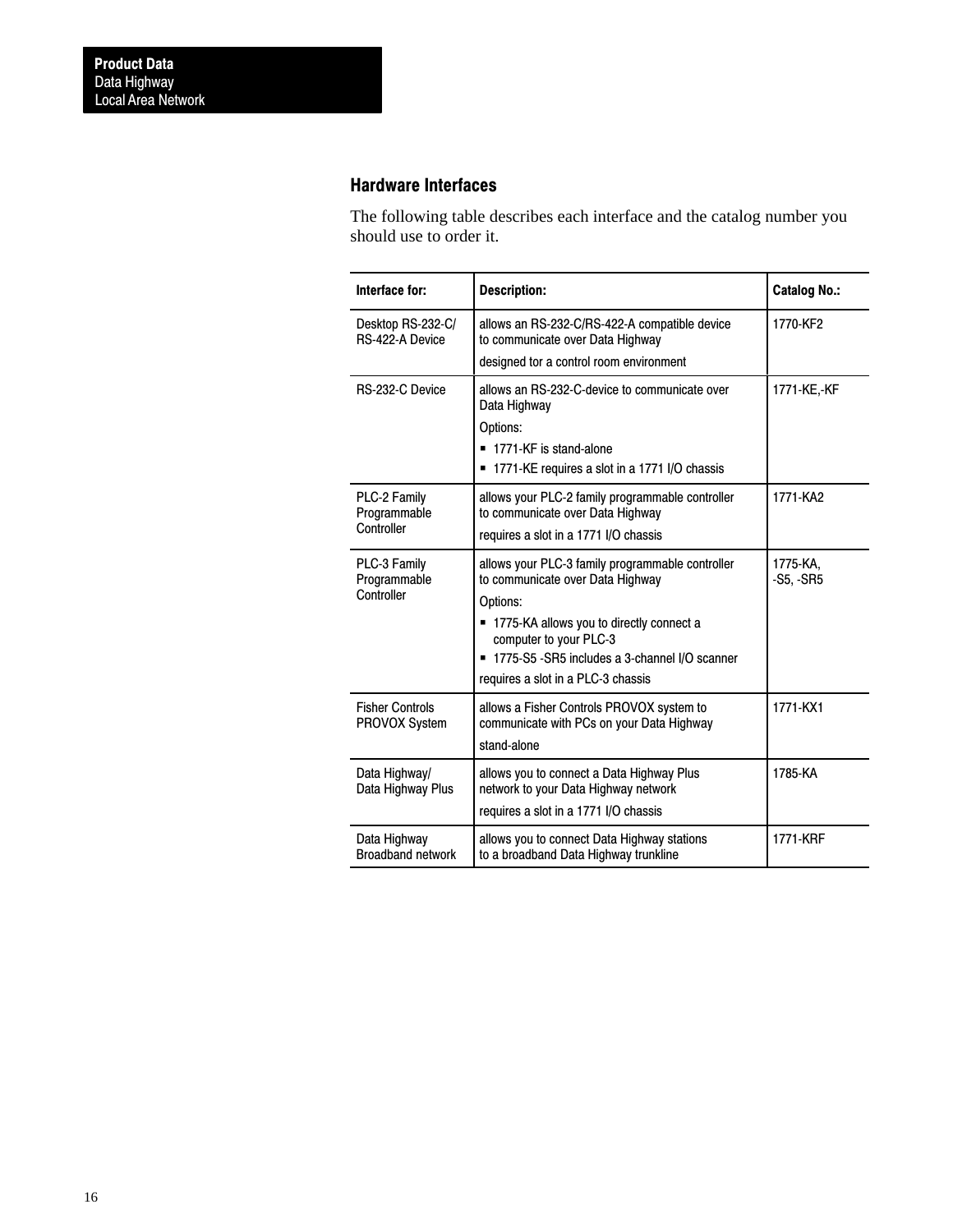# Where to Read More

To find out more about the products mentioned in this overview, refer to these publications:

| <b>Publication Title/Publication Type:</b>                                                                         | <b>Publication</b><br>Number: |
|--------------------------------------------------------------------------------------------------------------------|-------------------------------|
| Data Highway Cable and Installation Manual                                                                         | 1770-6.2.1                    |
| Data Highway II Overview                                                                                           | 1779-2.10                     |
| Data Highway Plus Overview                                                                                         | 1785-2.6                      |
| Data Highway, Data Highway II, Data Highway Plus Network Software<br>Overview                                      | 6006-2.3                      |
| Data Highway Diagnostic Software Product Data                                                                      | 6001-2.3                      |
| I/O Scanner Communication Adapter Module Product Data                                                              | 1775-2.24                     |
| PLC-2 Program Development Software Profile                                                                         | 6200-1.7                      |
| PLC-3 Program Development Software Profile                                                                         | 6200-1.8                      |
| Data Highway/Data Highway Plus Protocol and Command Set<br><b>Reference Manual</b>                                 | 1770-6.5.16                   |
| Data Highway to Data Highway Plus Interface Module (1785-KA)<br>User's Manual                                      | 1785-6.5.1                    |
| Data Highway or Data Highway Plus/Asynchronous (RS-232-C or RS-422-A)<br>Interface Module (1770-KF2) User's Manual | 1770-6.5.13                   |
| Data Highway RS-232-C Interface Module (1771-KE,-KF) User's Manual                                                 | 1771-6.5.15                   |
| Data Highway PLC-2 Family (1775-KA) Communication Adapter Module<br>(1775-S5, -SR5) User's Manual                  | 1775-6.5.1<br>1775-6.5.5      |
| <b>PLC-4 Microtrol Communication Interface User's Manual</b>                                                       | 1773-801                      |
| PROVOX System Interface Module (1771-KX1) User's Manual                                                            | 1771-6.5.16                   |

These publications are available from Allen-Bradley. Contact your local Allen-Bradley sales office for more information.

# **Specifications**

## Data Highway

| Cabling                     | <b>Twinaxial cable</b>                         |
|-----------------------------|------------------------------------------------|
| <b>Protocols Supported</b>  | $\blacksquare$ DF1<br>■ RS-232-C<br>■ RS-422-A |
| <b>Communication Scheme</b> | floating-master                                |
| <b>Communication Rate</b>   | 57.6 Kb                                        |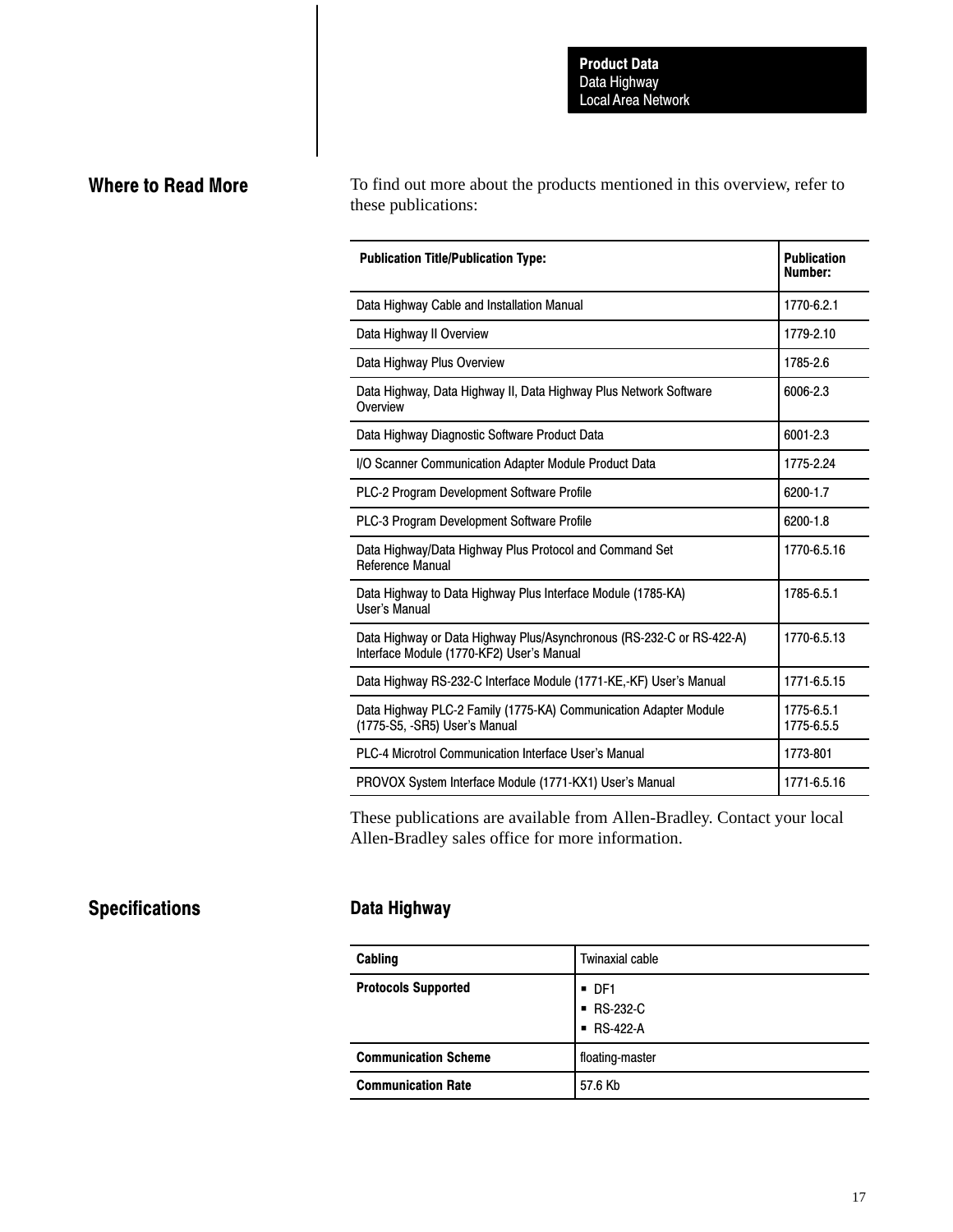## 1770-KF2

| <b>Power Requirements</b>                                                                                                            | 0.30 A @ 115/230 VAC                                                                                                                                                                                                                                                                                                                  |                                                         |                           |
|--------------------------------------------------------------------------------------------------------------------------------------|---------------------------------------------------------------------------------------------------------------------------------------------------------------------------------------------------------------------------------------------------------------------------------------------------------------------------------------|---------------------------------------------------------|---------------------------|
| <b>Maximum Baud Rate</b>                                                                                                             | 19.2 Kbps                                                                                                                                                                                                                                                                                                                             |                                                         |                           |
| <b>Interface Ports</b>                                                                                                               | ■ RS-232-C/RS-422-A compatible<br>Data Highway or Data Highway Plus dropline                                                                                                                                                                                                                                                          |                                                         |                           |
| <b>Additional Cabling</b>                                                                                                            | You must construct a cable to connect the 1770-KF2 to your<br>asynchronous device. The 1770-KF2 25-pin connector has<br>the following pinout:                                                                                                                                                                                         |                                                         |                           |
|                                                                                                                                      | Signal:                                                                                                                                                                                                                                                                                                                               | <b>RS-232-C</b><br>Pin:                                 | <b>RS-422-A</b><br>Pin:   |
|                                                                                                                                      | protective ground<br>transmitted data (TXD)<br>received data (RXD)<br>request to send (RTS)<br>clear to send (CTS)<br>data set ready (DSR)<br>signal ground (GND)<br>data carrier detect (DCD)<br>data terminal ready (DTR)<br>transmitted data A (TDA)<br>transmitted data B (TDB)<br>received data A (RDA)<br>received data B (RDB) | 1<br>2<br>3<br>4<br>5<br>6<br>$\overline{7}$<br>8<br>20 | 1<br>14<br>25<br>16<br>18 |
| Refer to the 1770-KF2 Series B User's Manual (publication<br>1770-6.5.13) for more information on the 1770-KF2<br>connector pinouts. |                                                                                                                                                                                                                                                                                                                                       |                                                         |                           |
| <b>Environment</b><br><b>Temperature Rating:</b><br><b>Humidity Rating:</b>                                                          | 32 to 113 $\degree$ F (0 to 45 $\degree$ C) operational<br>10 to 80% non-condensing                                                                                                                                                                                                                                                   |                                                         |                           |

# 1771-KA2

| <b>Power Requirements</b>                                                   | 1.2 A @ 5 VDC (supplied by bulletin 1771 I/O chassis<br>backplane)                                                                                     |
|-----------------------------------------------------------------------------|--------------------------------------------------------------------------------------------------------------------------------------------------------|
| <b>Interface Ports</b>                                                      | • PLC-2 family programmable controller<br>Data Highway dropline<br>• Allen-Bradley Industrial Terminal                                                 |
| <b>Additional Cabling</b>                                                   | You must order the appropriate Allen-Bradley cable to<br>connect your PLC-2 to the 1771-KA2:<br>1771-CR (10'6")<br>1771-CO (3')<br>1771-CN (1'6")<br>٠ |
| <b>Environment</b><br><b>Temperature Rating:</b><br><b>Humidity Rating:</b> | 32 to 140 $\degree$ F (0 to 60 $\degree$ C) operational<br>5 to 95% non-condensing                                                                     |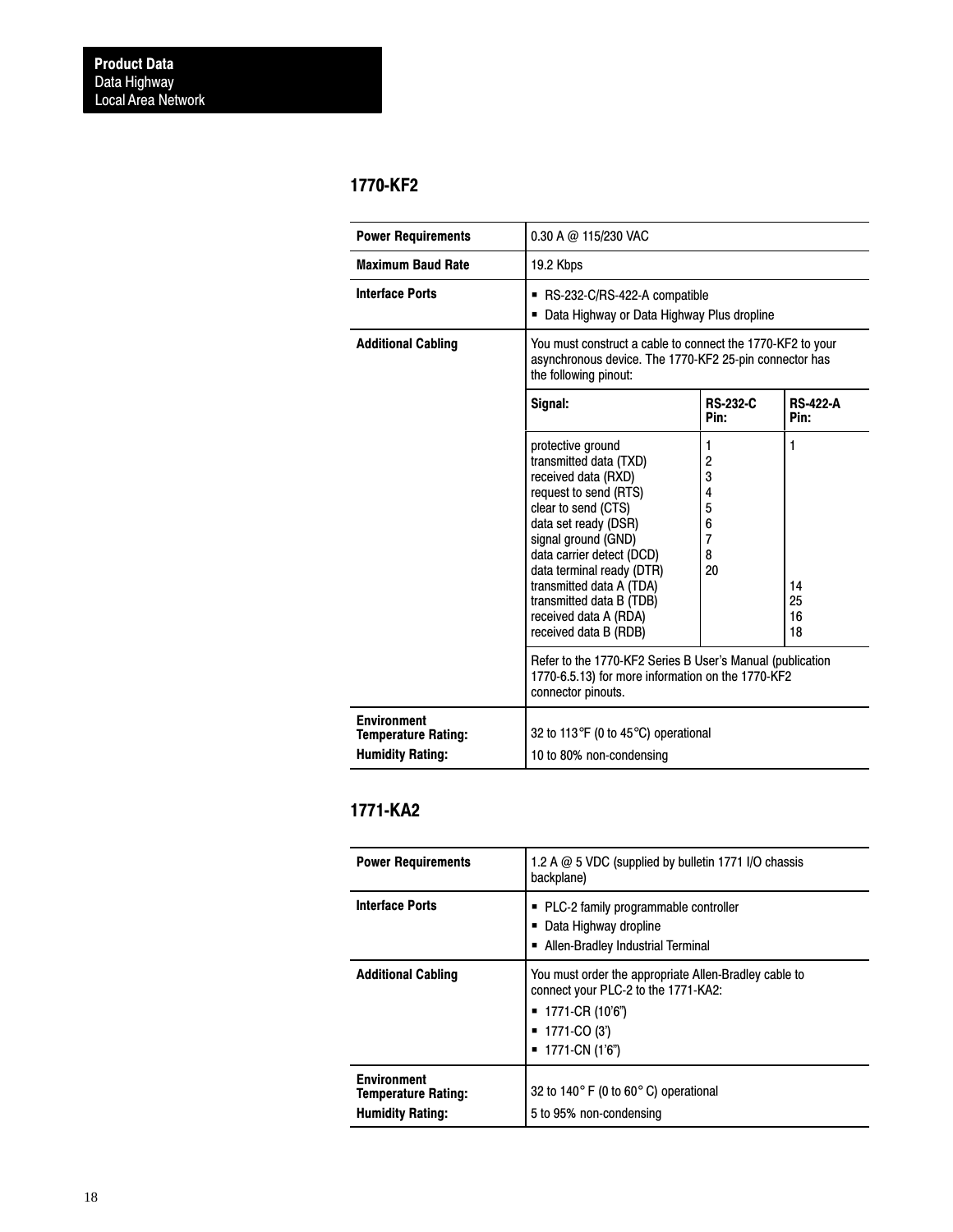# 1771-KE, -KF

| <b>Power Requirements</b> | 1.2 A $@$ 5 VDC<br>(-KF requires power supply unit, catalog no. 1771-P2)                                                                                                                                                                                                                                                                                              |                                                                     |  |
|---------------------------|-----------------------------------------------------------------------------------------------------------------------------------------------------------------------------------------------------------------------------------------------------------------------------------------------------------------------------------------------------------------------|---------------------------------------------------------------------|--|
| <b>Maximum Baud Rate</b>  | 19.2 Kb                                                                                                                                                                                                                                                                                                                                                               |                                                                     |  |
| <b>Interface Ports</b>    | ■ RS-232-C compatible<br>Data Highway dropline                                                                                                                                                                                                                                                                                                                        |                                                                     |  |
| <b>Additional Cabling</b> | You must construct a cable to connect the 1771-KE,-KF to<br>your asynchronous device. Cabling for the RS-232-C port of<br>the -KE,-KF module will vary depending on your application.<br>Refer to the 1771-KE,-KF User's Manual (publication<br>1771-6.5.15) for more information on pinouts. The 1771-KE,<br>-KF 15-pin RS-232-C connector has the following pinout: |                                                                     |  |
|                           | <b>RS-232-C Pin:</b><br>Signal:                                                                                                                                                                                                                                                                                                                                       |                                                                     |  |
|                           | protective ground<br>transmitted data (TXD)<br>received data (RXD)<br>request to send (RTS)<br>clear to send (CTS)<br>data set ready (DSR)<br>signal ground (GND)<br>data carrier detect (DCD)<br>data terminal ready (DTR)<br>transmitted data return (TXDRET)<br>received data return (RXDRET)                                                                      | 1<br>2<br>3<br>4<br>5<br>6<br>$\overline{7}$<br>8<br>11<br>14<br>13 |  |

# 1771-KRF

| <b>Power Requirements</b>                                                   | $1.5A$ @ 5 VDC                                                                     |
|-----------------------------------------------------------------------------|------------------------------------------------------------------------------------|
| <b>Interface Ports</b>                                                      | Oata Highway or Data Highway Plus dropline<br>∪ broadband (coaxial cable) dropline |
| <b>Additional Cabling</b>                                                   | No additional cabling is needed.                                                   |
| <b>Environment</b><br><b>Temperature Rating:</b><br><b>Humidity Rating:</b> | 32 to 140 $\degree$ F (0 to 60 $\degree$ C) operational<br>5 to 95% non-condensing |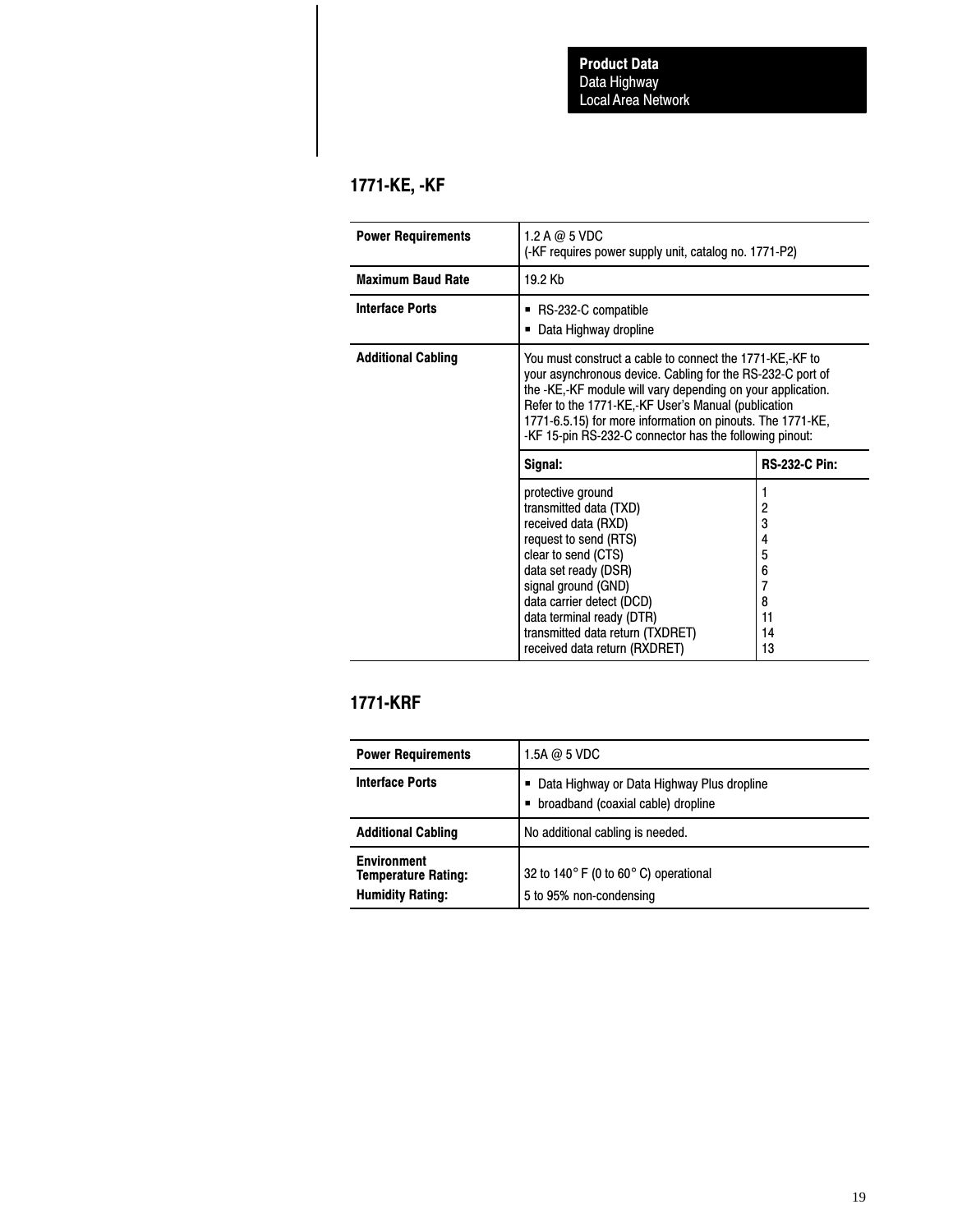## 1771-KX1

| <b>Power Requirements</b>                        | 1.2 A @5 VDC                                                                                                     |
|--------------------------------------------------|------------------------------------------------------------------------------------------------------------------|
| <b>Maximum Baud Rate</b>                         | 57.6 Kb                                                                                                          |
| <b>Interface Ports</b>                           | Data Highway dropline<br>RS-232-C port                                                                           |
| <b>Additional Cabling</b>                        | You must order an RS-232-C Adapter Cable (catalog no.<br>1770-CX1) to connect the PROVOX system to the 1771-KX1. |
| <b>Environment</b><br><b>Temperature Rating:</b> | 32 to 140 $\degree$ F (0 to 60 $\degree$ C) operational                                                          |
| <b>Humidity Rating:</b>                          | 5 to 95% non-condensing                                                                                          |

# 1775-KA, -S5, -SR5

| <b>Power Requirements</b> | Max. of 2.5 A $@$ 5 VDC from PLC-3 chassis backplane                                                                                                                                                                                                                         |                                                      |
|---------------------------|------------------------------------------------------------------------------------------------------------------------------------------------------------------------------------------------------------------------------------------------------------------------------|------------------------------------------------------|
| <b>Interface Ports</b>    | ■ Data Highway dropline<br>PLC-3 (1775-KA,-S5) or PLC-3/10 (1775-SR5) backplane                                                                                                                                                                                              |                                                      |
| 1771-KA only:             | RS-232-C compatible programmable device                                                                                                                                                                                                                                      |                                                      |
| 1775-S5,-SR5 only:        | four I/O channels, 1024 I/O points per channel                                                                                                                                                                                                                               |                                                      |
| <b>Additional Cabling</b> | Only the 1775-KA module requires an additional cable to<br>connect it to your computer. The 1775-KA 25-pin RS-232-C<br>connector has the following pinout:                                                                                                                   |                                                      |
|                           | Signal:                                                                                                                                                                                                                                                                      | <b>RS-232-C Pin:</b>                                 |
|                           | chassis/shield drain<br>transmitted data (TXD)<br>received data (RXD)<br>request to send (RTS)<br>clear to send (CTS)<br>data set ready (DSR)<br>data carrier detect (DCD)<br>data terminal ready (DTR)<br>transmitted data return (TXDRET)<br>received data return (RXDRET) | 2<br>3<br>4<br>5<br>6<br>7<br>20/11<br>7/14<br>13/25 |

# 1785-KA

| <b>Power Requirements</b> | 1.2A $@$ 5 VDC -<br>supplied by Bulletin 1771 I/O chassis backplane                                                                                                                                      |
|---------------------------|----------------------------------------------------------------------------------------------------------------------------------------------------------------------------------------------------------|
| <b>Interface Ports</b>    | ■ a Data Highway dropline<br>■ a Data Highway Plus dropline<br>an Allen-Bradley Industrial Terminal (Series 1784)                                                                                        |
| <b>Additional Cabling</b> | You must construct a cable to connect the 1785-KA to an<br>industrial terminal. Refer to the 1785-KA User's Manual<br>(publication 1785-6.5.1) for the 1785-KA industrial terminal<br>connector pinouts. |

1990 Allen-Bradley Company, Inc.

PLC is a registered trademark of Allen-Bradley Company, Inc.

VAX is a trademark of Digital Equipment Corporation.

IBM, AT and XT are trademarks of International Business Machines Corporation

PROVOX is a registered trademark of Fisher Controls.